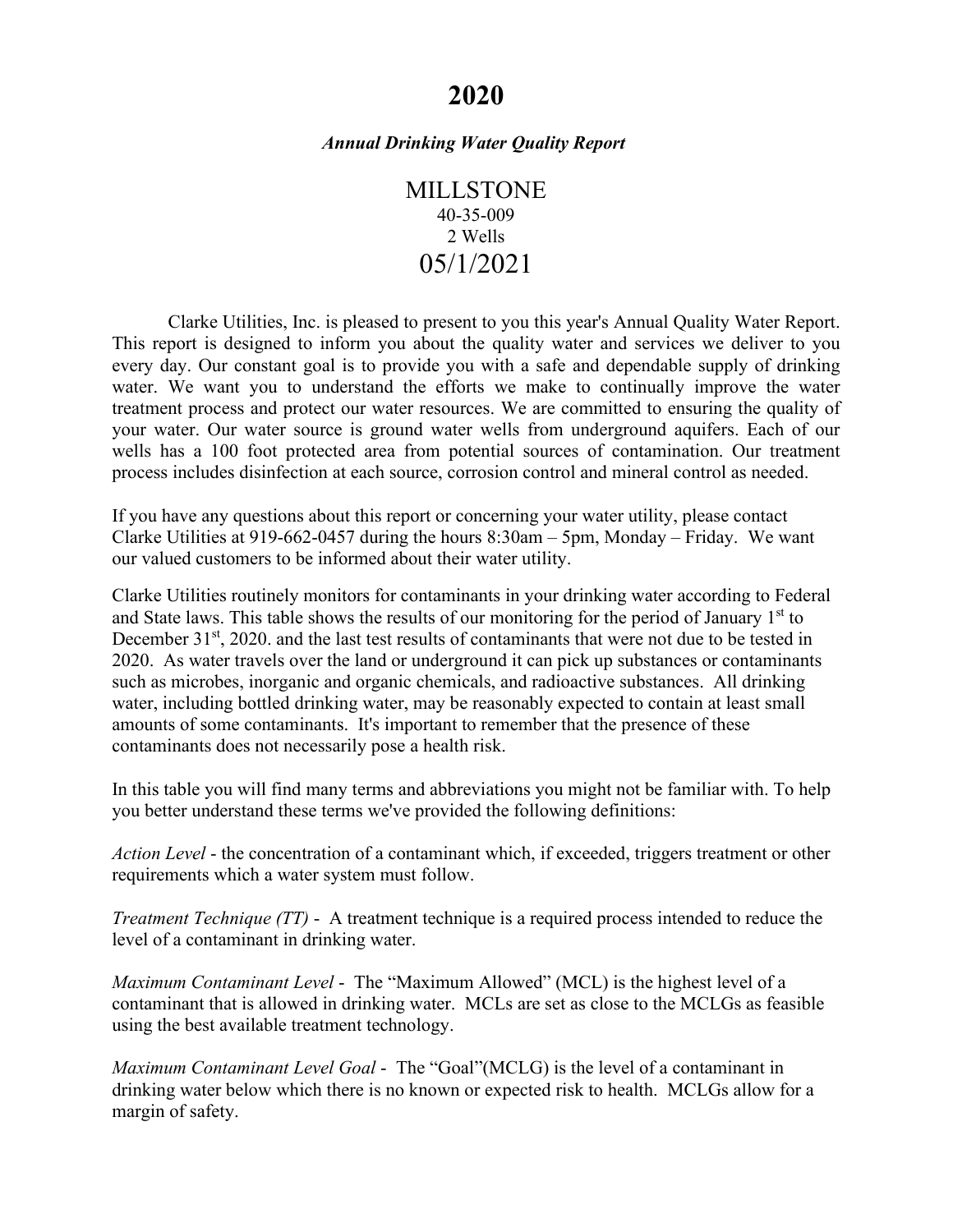*Non Detectable –* (ND) Levels are Non Detectable.

The following tables list the contaminants that were detected in your drinking water.

#### **2020 Well #2 & #3 Microbiological Contaminants in the Distribution System -** For systems that collect *less than 40* samples per month.

| Contaminant (units)                                | MCL<br>Violation<br>Y/N | Your<br>Water | MCLG     | MCL                                                                                                          | Likely Source of<br>Contamination       |
|----------------------------------------------------|-------------------------|---------------|----------|--------------------------------------------------------------------------------------------------------------|-----------------------------------------|
| Total Coliform Bacteria<br>(presence or absence)   | N                       | <b>NONE</b>   | $\Omega$ | 1 positive sample / month*<br>Note: If either an original routine<br>sample and/or its repeat samples(s) are | Naturally present in the<br>environment |
| Fecal Coliform or E. coli<br>(presence or absence) | N                       | <b>NONE</b>   |          | fecal coliform or E. coli positive, a Tier 1<br>violation exists.                                            | Human and animal fecal<br>waste         |

### **Disinfectant Residuals Summary**

|                | Year<br>Sampled | <b>MRDL</b><br>Violation<br>Y/N | Your<br>Water<br>(highest RAA) | Range<br>mg/l<br>High<br>Low | MRDLG | <b>MRDL</b> | Likely Source of Contamination             |
|----------------|-----------------|---------------------------------|--------------------------------|------------------------------|-------|-------------|--------------------------------------------|
| Chlorine (ppm) | 2020            | N                               | $1.2 \text{ mg/l}$             | 1.0<br>1.5                   |       | 4.0         | Water additive used to<br>control microbes |
|                |                 |                                 |                                |                              |       |             |                                            |

### **2020 Well #2 & #3 Nitrate/Nitrite Contaminants**

| Contaminant (units)            | Sample<br>Date | MCL<br>Violati<br><sub>on</sub><br>Y/N | Your<br>Water                                 | Range<br>High<br>Low | MCLG | MCL | Likely Source of Contamination                                                                    |
|--------------------------------|----------------|----------------------------------------|-----------------------------------------------|----------------------|------|-----|---------------------------------------------------------------------------------------------------|
| Nitrate (as Nitrogen)<br>(ppm) | 06/15/20       | N                                      | $2.03 \text{ mg/l}$<br>$2.05 \,\mathrm{mg/l}$ | N/A                  | 10   | 10  | Runoff from fertilizer use; leaching<br>from septic tanks, sewage; erosion of<br>natural deposits |
| Nitrite (as Nitrogen)<br>(ppm) | N/A            | N                                      | ND.                                           | N/A                  |      |     | Runoff from fertilizer use; leaching<br>from septic tanks, sewage; erosion of<br>natural deposits |
|                                |                |                                        |                                               |                      |      |     |                                                                                                   |

### **2018 Well #2 & #3 Lead and Copper Contaminants**

| Contaminant (units)                           | Sample<br>Date | Your<br>Water | Number of<br>sites found<br>above the AL | <b>MCLG</b> | AL         | Likely Source of Contamination                                          |
|-----------------------------------------------|----------------|---------------|------------------------------------------|-------------|------------|-------------------------------------------------------------------------|
| Copper (ppm)<br>(90 <sup>th</sup> percentile) | 07/15/18       | ND.           |                                          | 1.3         | $AI = 1.3$ | Corrosion of household plumbing<br>systems; erosion of natural deposits |
| Lead (ppb)<br>(90 <sup>th</sup> percentile)   | 07/15/18       | ND            |                                          |             | $AI = 15$  | Corrosion of household plumbing<br>systems; erosion of natural deposits |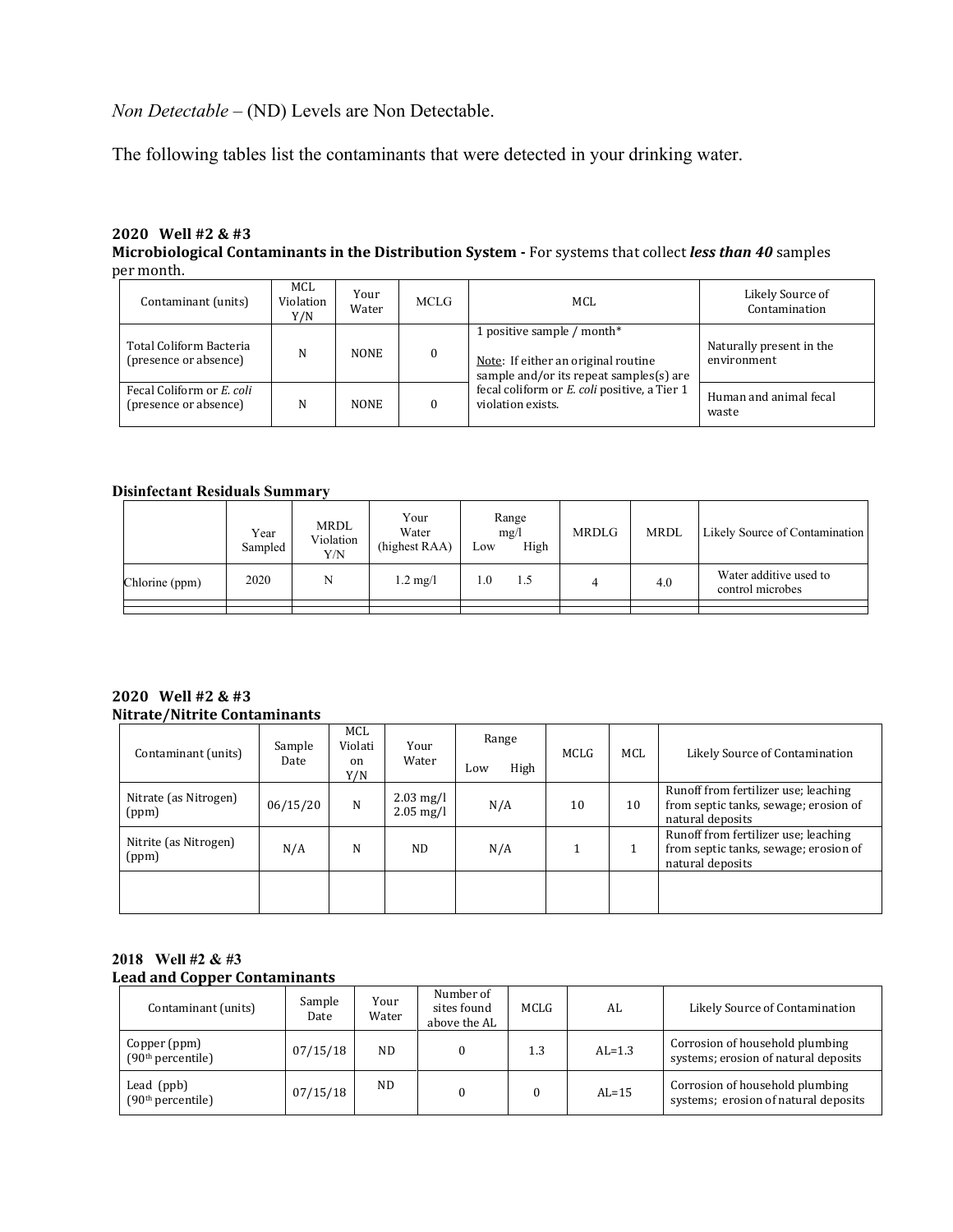#### **2018/2017 Well #2 and #3 Inorganic Contaminants**

| Contaminant (units)          | Sample Date         | <b>MCL</b><br>Violat<br>ion<br>Y/N | Your<br>Water | Range<br>Low<br>High | <b>MCLG</b>    | <b>MCL</b>     | Likely Source of Contamination                                                                                                               |
|------------------------------|---------------------|------------------------------------|---------------|----------------------|----------------|----------------|----------------------------------------------------------------------------------------------------------------------------------------------|
| Antimony (ppb)               | 8/22/17<br>10/18/18 | N                                  | ND            | N/A                  | 6              | 6              | Discharge from petroleum refineries;<br>fire retardants; ceramics; electronics;<br>solder                                                    |
| Arsenic (ppb)                | 8/22/17<br>10/18/18 | N                                  | <b>ND</b>     | N/A                  | $\Omega$       | 10             | Erosion of natural deposits; runoff from<br>orchards; runoff from glass and<br>electronics production wastes                                 |
| Barium (ppm)                 | 8/22/17<br>10/18/18 | N                                  | ND            | N/A                  | 2              | $\overline{2}$ | Discharge of drilling wastes; discharge<br>from metal refineries; erosion of<br>natural deposits                                             |
| Beryllium (ppb)              | 8/22/17<br>10/18/18 | N                                  | ND            | N/A                  | $\overline{4}$ | $\overline{4}$ | Discharge from metal refineries and<br>coal-burning factories; discharge from<br>electrical, aerospace, and defense<br>industries            |
| Cadmium (ppb)                | 8/22/17<br>10/18/18 | N                                  | <b>ND</b>     | N/A                  | 5              | 5              | Corrosion of galvanized pipes; erosion<br>of natural deposits; discharge from<br>metal refineries: runoff from waste<br>batteries and paints |
| Chromium (ppb)               | 8/22/17<br>10/18/18 | N                                  | ND            | N/A                  | 100            | 100            | Discharge from steel and pulp mills;<br>erosion of natural deposits                                                                          |
| Cyanide (ppb)                | 8/22/17<br>10/18/18 | N                                  | <b>ND</b>     | N/A                  | 200            | 200            | Discharge from steel/metal factories;<br>discharge from plastic and fertilizer<br>factories                                                  |
| Fluoride (ppm)               | 8/22/17<br>10/18/18 | N                                  | $.13$ mg/l    | N/A                  | $\overline{4}$ | $\overline{4}$ | Erosion of natural deposits; water<br>additive which promotes strong teeth;<br>discharge from fertilizer and aluminum<br>factories           |
| Mercury (inorganic)<br>(ppb) | 8/22/17<br>10/18/18 | N                                  | ND            | N/A                  | 2              | $\overline{2}$ | Erosion of natural deposits; discharge<br>from refineries and factories; runoff<br>from landfills; runoff from cropland                      |
| Selenium (ppb)               | 8/22/17<br>10/18/18 | N                                  | ND            | N/A                  | 50             | 50             | Discharge from petroleum and metal<br>refineries; erosion of natural deposits;<br>discharge from mines                                       |
| Thallium (ppb)               | 8/22/17<br>10/18/18 | N                                  | ND            | N/A                  | 0.5            | $\overline{c}$ | Leaching from ore-processing sites;<br>discharge from electronics, glass, and<br>drug factories                                              |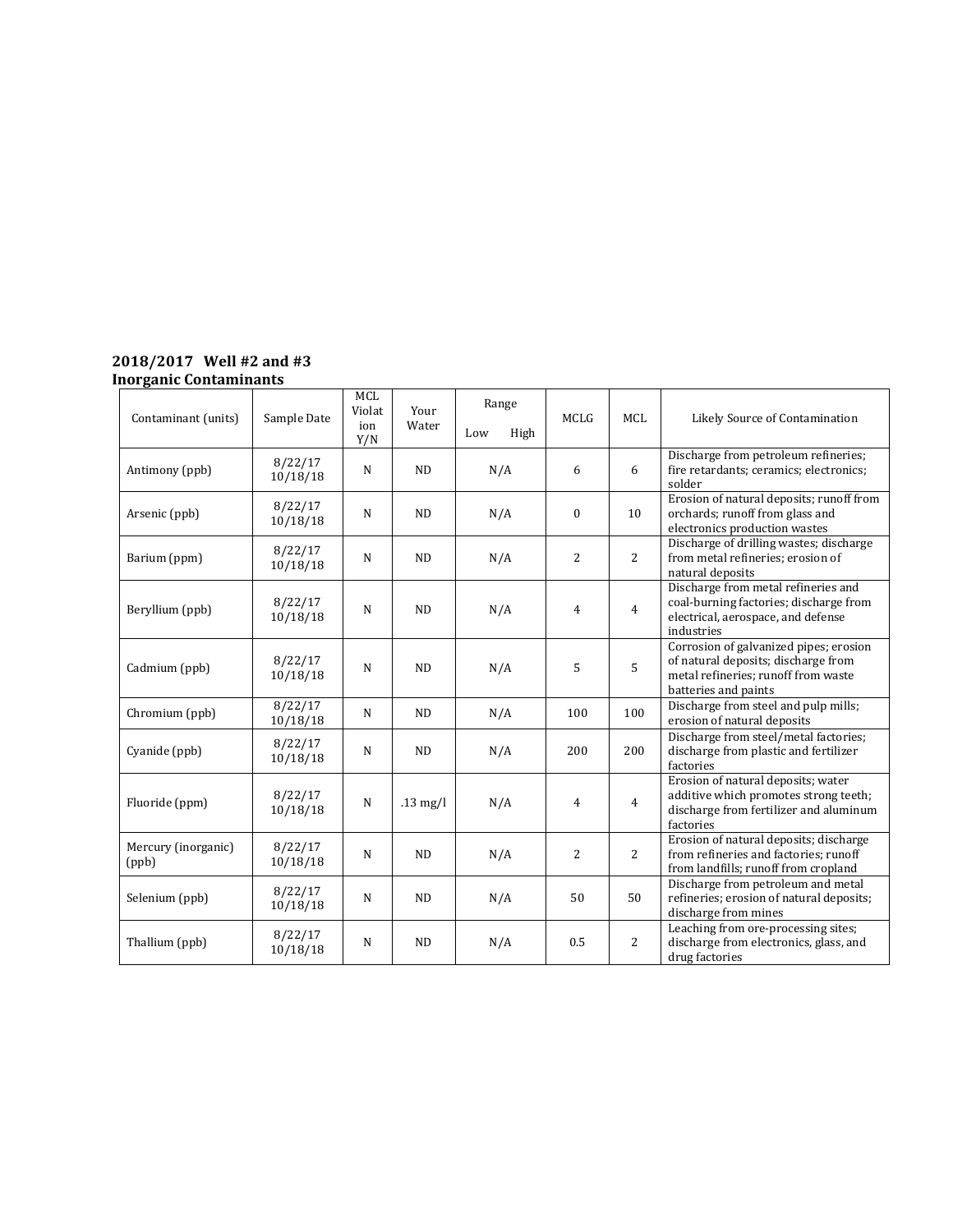| 2018/2017 Well#2 and #3 |                                                                                   |
|-------------------------|-----------------------------------------------------------------------------------|
|                         | Synthetic Organic Chemical (SOC) Contaminants Including Pesticides and Herbicides |

| Contaminant (units)                            | Sample<br>Date                 | MCL<br>Violatio<br>n<br>Y/N | Your<br>Water | Range<br>Low<br>High | MCLG             | MCL            | Likely Source of Contamination                                                              |
|------------------------------------------------|--------------------------------|-----------------------------|---------------|----------------------|------------------|----------------|---------------------------------------------------------------------------------------------|
| $2,4-D$ (ppb)                                  | 04/19/17<br>08/29/18           | N                           | <b>ND</b>     | N/A                  | 70               | 70             | Runoff from herbicide used on row<br>crops                                                  |
| $2,4,5$ -TP (Silvex) (ppb)                     | 04/19/17<br>08/29/18           | N                           | <b>ND</b>     | N/A                  | 50               | 50             | Residue of banned herbicide                                                                 |
| Alachlor (ppb)                                 | 04/19/17<br>08/29/18           | $\mathbf N$                 | <b>ND</b>     | N/A                  | $\mathbf{0}$     | $\overline{c}$ | Runoff from herbicide used on row<br>crops                                                  |
| Atrazine (ppb)                                 | 04/19/17<br>08/29/18           | ${\bf N}$                   | <b>ND</b>     | N/A                  | 3                | 3              | Runoff from herbicide used on row<br>crops                                                  |
| Benzo(a)pyrene (PAH)<br>(ppt)                  | 04/19/17<br>08/29/18           | N                           | <b>ND</b>     | N/A                  | $\mathbf{0}$     | 200            | Leaching from linings of water storage<br>tanks and distribution lines                      |
| Carbofuran (ppb)                               | 04/19/17<br>08/29/18           | $\mathbf N$                 | <b>ND</b>     | N/A                  | 40               | 40             | Leaching of soil fumigant used on rice<br>and alfalfa                                       |
| Chlordane (ppb)                                | 04/19/17<br>08/29/18           | N                           | <b>ND</b>     | N/A                  | $\mathbf{0}$     | 2              | Residue of banned termiticide                                                               |
| Dalapon (ppb)                                  | 04/19/07<br>08/29/18           | ${\bf N}$                   | <b>ND</b>     | N/A                  | 200              | 200            | Runoff from herbicide used on rights<br>of way                                              |
| Di(2-ethylhexyl)<br>adipate (ppb)              | 04/19/17<br>08/29/18           | ${\bf N}$                   | <b>ND</b>     | N/A                  | 400              | 400            | Discharge from chemical factories                                                           |
| Di(2-ethylhexyl)<br>phthalate (ppb)            | 04/19/17<br>08/29/18           | N                           | <b>ND</b>     | N/A                  | $\boldsymbol{0}$ | 6              | Discharge from rubber and chemical<br>factories                                             |
| <b>DBCP</b><br>[Dibromochloropropane]<br>(ppt) | 04/19/17<br>08/29/18           | $\mathbf N$                 | <b>ND</b>     | N/A                  | $\mathbf{0}$     | 200            | Runoff/leaching from soil fumigant<br>used on soybeans, cotton, pineapples,<br>and orchards |
| Dinoseb (ppb)                                  | 04/19/17<br>08/29/18           | N                           | <b>ND</b>     | N/A                  | $\overline{7}$   | $\overline{7}$ | Runoff from herbicide used on<br>soybeans and vegetables                                    |
| Endrin (ppb)                                   | 04/19/17<br>08/29/18           | N                           | <b>ND</b>     | N/A                  | $\overline{2}$   | 2              | Residue of banned insecticide                                                               |
| EDB [Ethylene dibromide]<br>(ppt)              | 04/19/17<br>08/29/18           | N                           | <b>ND</b>     | N/A                  | $\boldsymbol{0}$ | 50             | Discharge from petroleum refineries                                                         |
| Heptachlor (ppt)                               | 04/19/17<br>08/29/18           | $\mathbf N$                 | <b>ND</b>     | N/A                  | $\boldsymbol{0}$ | 400            | Residue of banned pesticide                                                                 |
| Heptachlor epoxide (ppt)                       | 04/19/17<br>08/29/18           | ${\bf N}$                   | <b>ND</b>     | N/A                  | $\boldsymbol{0}$ | 200            | Breakdown of heptachlor                                                                     |
| Hexachlorobenzene (ppb)                        | 04/19/17<br>08/29/18           | N                           | <b>ND</b>     | N/A                  | $\mathbf{0}$     | $\mathbf{1}$   | Discharge from metal refineries and<br>agricultural chemical factories                      |
| Hexachlorocyclo-<br>pentadiene (ppb)           | 04/19/17<br>08/29/18           | N                           | <b>ND</b>     | N/A                  | 50               | 50             | Discharge from chemical factories                                                           |
| Lindane (ppt)                                  | 04/19/17<br>08/29/18           | N                           | <b>ND</b>     | N/A                  | 200              | 200            | Runoff/leaching from insecticide used<br>on cattle, lumber, gardens                         |
| Methoxychlor (ppb)                             | 04/19/17<br>08/29/18           | $\overline{\text{N}}$       | $\rm ND$      | N/A                  | $40\,$           | 40             | Runoff/leaching from insecticide used<br>on fruits, vegetables, alfalfa, livestock          |
| Oxamyl [Vydate] (ppb)                          | 04/19/17<br>08/29/18           | ${\bf N}$                   | $\rm ND$      | N/A                  | 200              | 200            | Runoff/leaching from insecticide used<br>on apples, potatoes and tomatoes                   |
| PCBs [Polychlorinated<br>biphenyls] (ppt)      | 04/19/17<br>08/29/18           | ${\bf N}$                   | ND            | N/A                  | $\boldsymbol{0}$ | 500            | Runoff from landfills; discharge of<br>waste chemicals                                      |
| Pentachlorophenol (ppb)                        | $\frac{04}{19}$ 17<br>08/29/18 | ${\bf N}$                   | $\rm ND$      | N/A                  | $\boldsymbol{0}$ | $\mathbf{1}$   | Discharge from wood preserving<br>factories                                                 |
| Picloram (ppb)                                 | 04/19/17<br>08/29/18           | N                           | <b>ND</b>     | N/A                  | 500              | 500            | Herbicide runoff                                                                            |
| Simazine (ppb)                                 | 04/19/17<br>08/29/18           | $\overline{\text{N}}$       | $\rm ND$      | N/A                  | $\overline{4}$   | $\overline{4}$ | Herbicide runoff                                                                            |
| Toxaphene (ppb)                                | 04/19/17<br>08/29/18           | ${\bf N}$                   | ND            | N/A                  | $\boldsymbol{0}$ | 3              | Runoff/leaching from insecticide used<br>on cotton and cattle                               |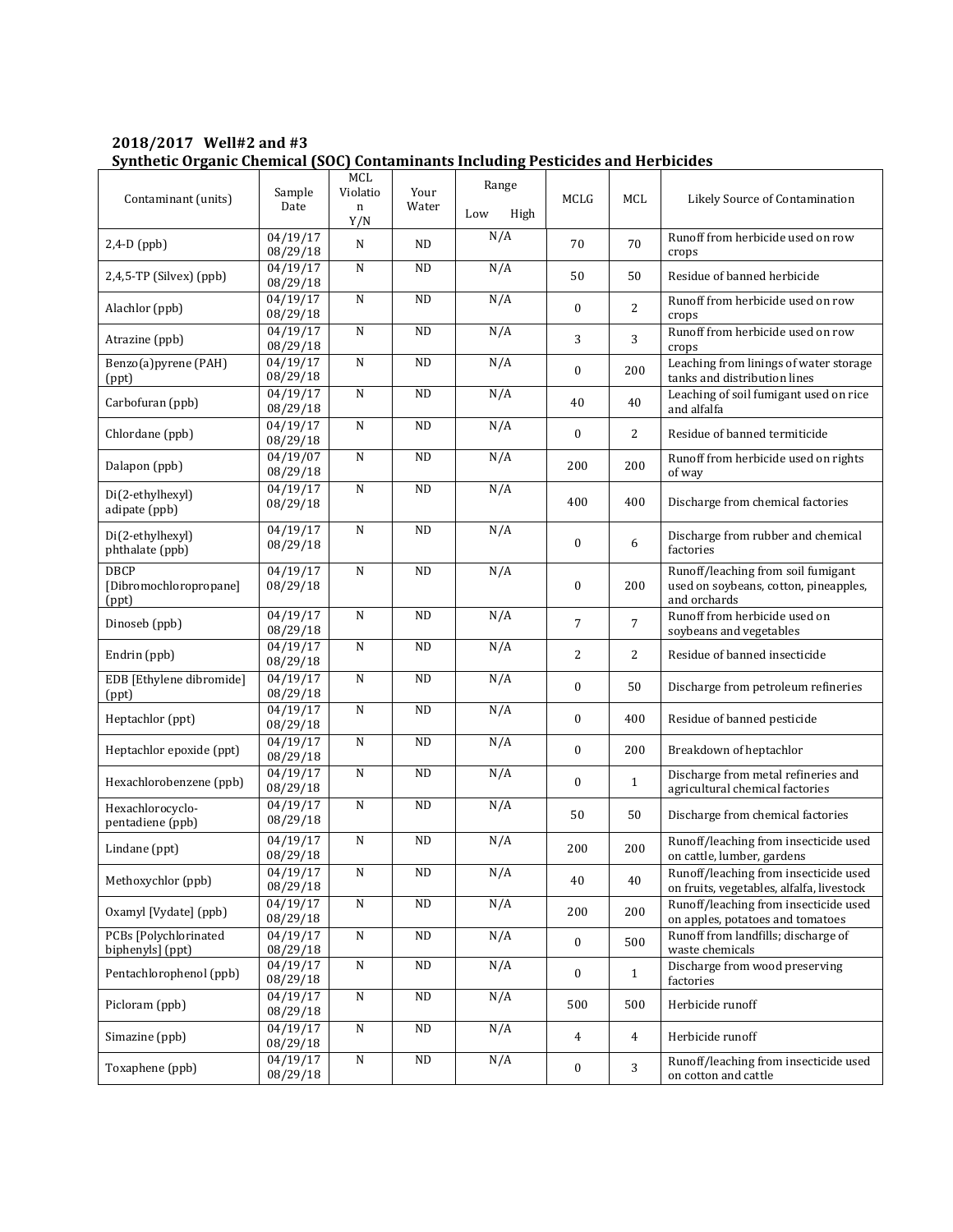| $2017$ Well#2 and #3                                |  |
|-----------------------------------------------------|--|
| <b>Volatile Organic Chemical (VOC) Contaminants</b> |  |

| Contaminant (units)                 | Sample<br>Date | MCL<br>Violatio<br>$\mathbf n$<br>Y/N | Your<br>Water | Range<br>Low<br>High | <b>MCLG</b>      | <b>MCL</b>     | Likely Source of Contamination                                             |
|-------------------------------------|----------------|---------------------------------------|---------------|----------------------|------------------|----------------|----------------------------------------------------------------------------|
| Benzene (ppb)                       | 04/19/17       | N                                     | <b>ND</b>     | N/A                  | $\mathbf{0}$     | 5              | Discharge from factories; leaching from<br>gas storage tanks and landfills |
| Carbon tetrachloride (ppb)          | 04/19/17       | N                                     | ND            | N/A                  | $\theta$         | 5              | Discharge from chemical plants and<br>other industrial activities          |
| Chlorobenzene (ppb)                 | 04/19/17       | ${\bf N}$                             | <b>ND</b>     | N/A                  | 100              | 100            | Discharge from chemical and<br>agricultural chemical factories             |
| o-Dichlorobenzene (ppb)             | 04/19/17       | $\mathbf N$                           | ND            | N/A                  | 600              | 600            | Discharge from industrial chemical<br>factories                            |
| p-Dichlorobenzene (ppb)             | 04/19/17       | N                                     | <b>ND</b>     | N/A                  | 75               | 75             | Discharge from industrial chemical<br>factories                            |
| 1,2 - Dichloroethane (ppb)          | 04/19/17       | ${\bf N}$                             | <b>ND</b>     | N/A                  | $\mathbf{0}$     | 5              | Discharge from industrial chemical<br>factories                            |
| 1,1 - Dichloroethylene (ppb)        | 04/19/17       | ${\bf N}$                             | ND            | N/A                  | $\overline{7}$   | $\overline{7}$ | Discharge from industrial chemical<br>factories                            |
| cis-1,2-Dichloroethylene<br>(ppb)   | 04/19/17       | N                                     | <b>ND</b>     | N/A                  | 70               | 70             | Discharge from industrial chemical<br>factories                            |
| trans-1,2-Dichloroethylene<br>(ppb) | 04/19/17       | $\mathbf N$                           | ND            | N/A                  | 100              | 100            | Discharge from industrial chemical<br>factories                            |
| Dichloromethane (ppb)               | 04/19/17       | ${\bf N}$                             | $\rm ND$      | N/A                  | $\mathbf{0}$     | 5              | Discharge from pharmaceutical and<br>chemical factories                    |
| 1,2-Dichloropropane (ppb)           | 04/19/17       | N                                     | <b>ND</b>     | N/A                  | $\mathbf{0}$     | 5              | Discharge from industrial chemical<br>factories                            |
| Ethylbenzene (ppb)                  | 04/19/17       | ${\bf N}$                             | ND            | N/A                  | 700              | 700            | Discharge from petroleum refineries                                        |
| Styrene (ppb)                       | 04/19/17       | ${\bf N}$                             | $\rm ND$      | N/A                  | 100              | 100            | Discharge from rubber and plastic<br>factories; leaching from landfills    |
| Tetrachloroethylene (ppb)           | 04/19/17       | N                                     | <b>ND</b>     | N/A                  | $\mathbf{0}$     | 5              | Discharge from factories and dry<br>cleaners                               |
| 1,2,4 -Trichlorobenzene<br>(ppb)    | 04/19/17       | N                                     | <b>ND</b>     | N/A                  | 70               | 70             | Discharge from textile-finishing<br>factories                              |
| 1,1,1 - Trichloroethane (ppb)       | 04/19/17       | $\mathbf N$                           | <b>ND</b>     | N/A                  | 200              | 200            | Discharge from metal degreasing sites<br>and other factories               |
| 1,1,2 -Trichloroethane (ppb)        | 04/19/17       | ${\bf N}$                             | <b>ND</b>     | N/A                  | 3                | 5              | Discharge from industrial chemical<br>factories                            |
| Trichloroethylene (ppb)             | 04/19/17       | $\mathbf N$                           | <b>ND</b>     | N/A                  | $\boldsymbol{0}$ | 5              | Discharge from metal degreasing sites<br>and other factories               |
| Toluene (ppm)                       | 04/19/17       | ${\bf N}$                             | ND            | N/A                  | $\mathbf{1}$     | $\mathbf{1}$   | Discharge from petroleum factories                                         |
| Vinyl Chloride (ppb)                | 04/19/17       | ${\bf N}$                             | ND            | N/A                  | $\mathbf{0}$     | 2              | Leaching from PVC piping; discharge<br>from plastics factories             |
| Xylenes (Total) (ppm)               | 04/19/17       | N                                     | <b>ND</b>     | N/A                  | 10               | 10             | Discharge from petroleum factories;<br>discharge from chemical factories   |

### **2012/2013 Well #2 and #3 Radiological Contaminants**

| Contaminant (units)             | Sample<br><b>Date</b> | MCL<br>Violation<br>Y/N | Your<br>Water  | Range<br>High<br>Low | MCLG     | MCL   | Likely Source of Contamination            |
|---------------------------------|-----------------------|-------------------------|----------------|----------------------|----------|-------|-------------------------------------------|
| Alpha emitters<br>(pCi/L)       | 12/20/13<br>04/12/12  | N                       | ND.            | N/A                  |          | 15    | Erosion of natural deposits               |
| Beta/photon emitters<br>(pCi/L) | 12/20/13<br>04/12/12  | N                       | N/A            | N/A                  |          | $50*$ | Decay of natural and man-made<br>deposits |
| Combined radium<br>(pCi/L)      | 12/20/13<br>04/12/12  | N                       | .7 $pCi/L$     | N/A                  |          | 5     | Erosion of natural deposits               |
| Uranium $(pCi/L)$               | 12/20/13<br>04/12/12  | N                       | N <sub>D</sub> | N/A                  | $\theta$ | 20.1  | Erosion of natural deposits               |

\* Note: The MCL for beta/photon emitters is 4 mrem/year. EPA considers 50 pCi/L to be the level of concern for beta particles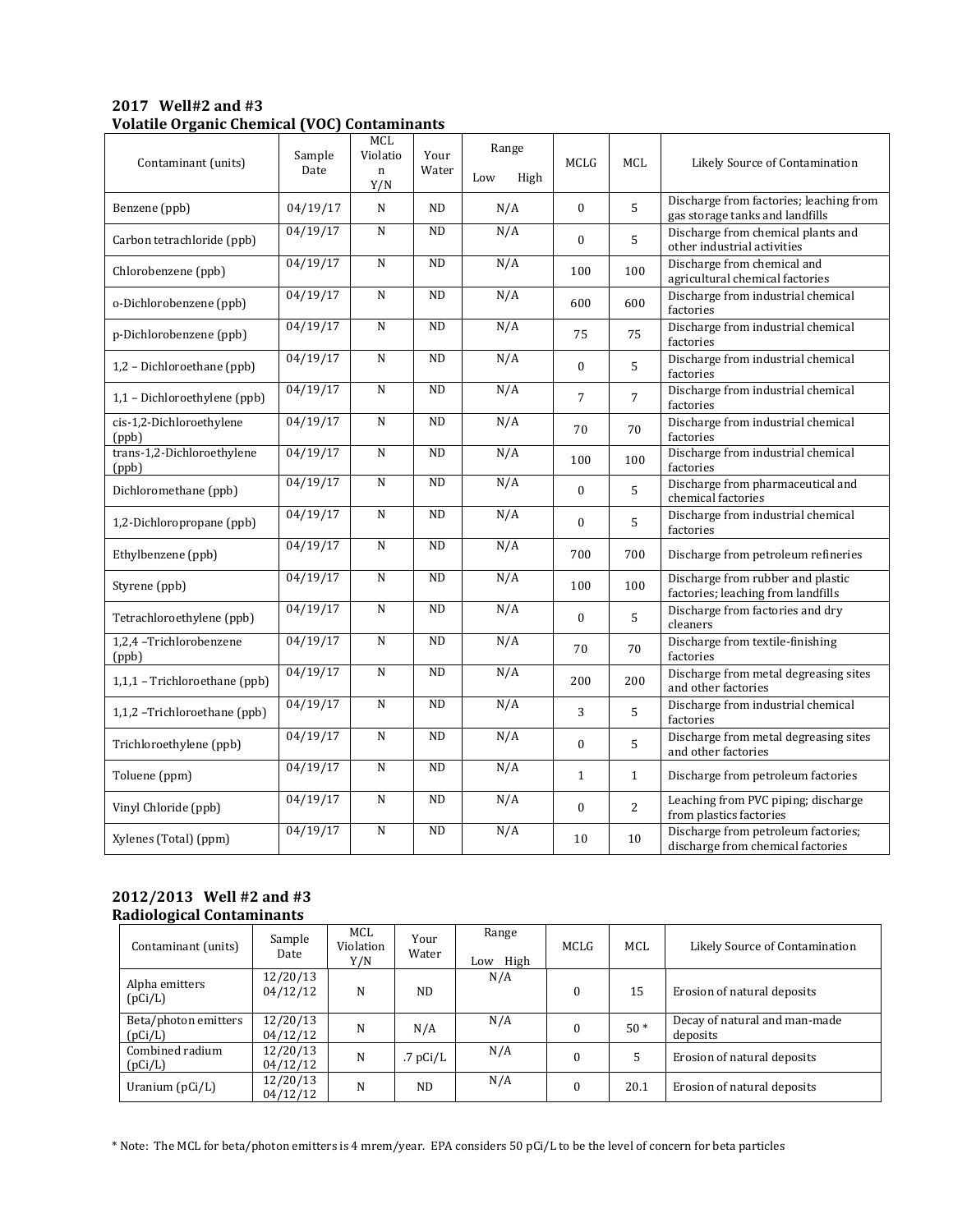As you can see by the table, our system had no violations. We're proud that your drinking water meets or exceeds all Federal and State requirements. We have learned through our monitoring and testing that some constituents have been detected. The EPA has determined that your water IS SAFE at these levels.

All sources of drinking water are subject to potential contamination by substances that are naturally occurring or man made. These substances can be microbes, inorganic or organic chemicals and radioactive substances. All drinking water, including bottled water, may reasonably be expected to contain at least small amounts of some contaminants. The presence of contaminants does not necessarily indicate that the water poses a health risk. More information about contaminants and potential health effects can be obtained by calling the Environmental Protection Agency's Safe Drinking Water Hotline at 1-800-426-4791.

MCL's are set at very stringent levels. To understand the possible health effects described for many regulated constituents, a person would have to drink 2 liters of water every day at the MCL level for a lifetime to have a one-in-a-million chance of having the described health effect. **Total Coliform**: The Total Coliform Rule requires water systems to meet a stricter limit for coliform bacteria. Coliform bacteria are usually harmless, but their presence in water can be an indication of disease-causing bacteria. When coliform bacteria are found, special follow-up tests are done to determine if harmful bacteria are present in the water supply. If this limit is exceeded, the water supplier must notify the public by newspaper, television or radio. To comply with the stricter regulation, we have increased the average amount of chlorine in the distribution system.

**Nitrates**: As a precaution we always notify physicians and health care providers in this area if there is ever a higher than normal level of nitrates in the water supply.

**Lead:** "If present, elevated levels of lead can cause serious health problems, especially for pregnant women and young children. Lead in drinking water is primarily from materials and components associated with service lines and home plumbing. Clarke Utilities, Inc. is responsible for providing high quality drinking water, but cannot control the variety of materials used in plumbing components. When your water has been sitting for several hours, you can minimize the potential for lead exposure by flushing your tap for 30 seconds to 2 minutes before using water for drinking or cooking. If you are concerned about lead in your water, you may wish to have your water tested. Information on lead in drinking water, testing methods, and steps you can take to minimize exposure is available from the Safe Drinking Water Hotline or at http://www.epa.gov/safewater/lead."

In our continuing efforts to maintain a safe and dependable water supply it may be necessary to make improvements in your water system. The costs of these improvements may be reflected in the rate structure. Rate adjustments may be necessary in order to address these improvements.

Some people may be more vulnerable to contaminants in drinking water than the general population. Immuno-compromised persons such as persons with cancer undergoing chemotherapy, persons who have undergone organ transplants, people with HIV/AIDS or other immune system disorders, some elderly, and infants can be particularly at risk from infections. These people should seek advice about drinking water from their health care providers. EPA/CDC guidelines on appropriate means to lessen the risk of infection by cryptosporidium and other microbiological contaminants are available from the Safe Drinking Water Hotline (800-426-4791).

Clarke Utilities works around the clock to provide top quality water to every tap. We ask that all